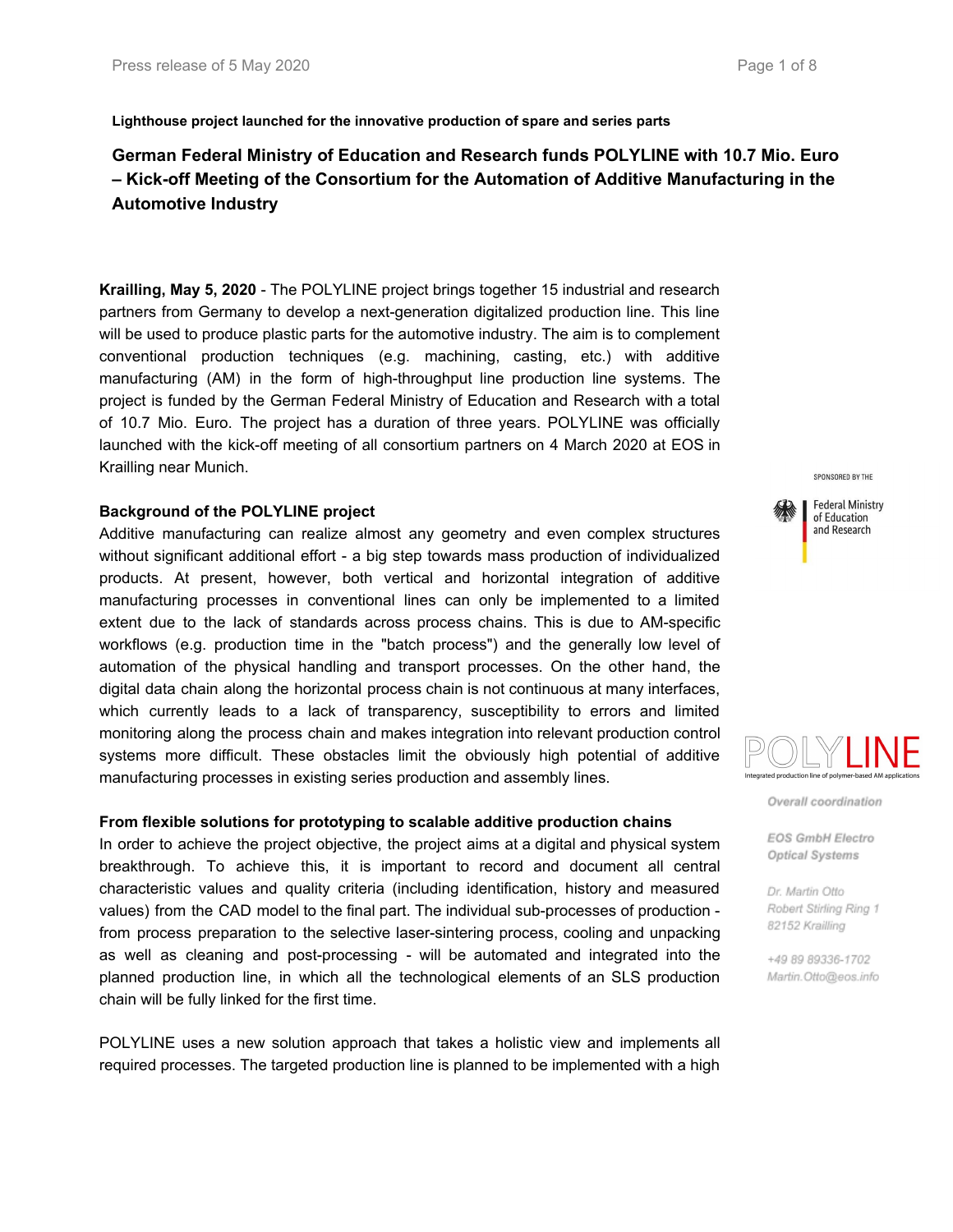degree of maturity according to the requirements of the application partner. The use cases include customized components as well as serial components in large quantities.

In order to establish additive manufacturing as a real process alternative for series production, the German Federal Ministry of Education and Research is funding the project with a total of 10.7 Mio. Euro. The project is part of the funding measure "Line [integration](https://www.photonikforschung.de/projekte/photonische-prozessketten/foerdermassnahme/additive-fertigungsverfahren.html) of additive [manufacturing](https://www.photonikforschung.de/projekte/photonische-prozessketten/foerdermassnahme/additive-fertigungsverfahren.html) processes" as part of the funding program ["Photonics](https://www.photonikforschung.de/foerderung/foerderprogramm.html) Research [Germany](https://www.photonikforschung.de/foerderung/foerderprogramm.html) - Light with a Future". POLYLINE is led by EOS, the world's leading technology provider in industrial 3D printing of metals and plastics.

**In the following, the 15 project partners from science, research and industry present their contribution to this pioneering project.**

## **EOS GmbH Electro Optical Systems**

EOS is the world's leading technology provider in industrial 3D printing of metals and plastics. Founded in 1989, the independent company is a pioneer and innovator for comprehensive solutions in additive manufacturing. As part of the project, the EOS P500 will be equipped with fully automatic loading of exchangeable frames and real-time monitoring. The AM system will be embedded in a fully automatic powder handling system including sieving, mixing and qualification of the material. EOS is consortium leader and is responsible for the overall project management together with IML.

**Detailed project information can be found at:** [https://www.eos.info/en/polyline](https://eur01.safelinks.protection.outlook.com/?url=https%3A%2F%2Fwww.eos.info%2Fen%2Fpolyline&data=01%7C01%7Cpia%40dyemansion.com%7C6ff6198c28d7473ffee008d7f266e196%7Ca3abb1e3514c45f5a54d16c4b87ec141%7C0&sdata=zeVLcDKTbXHZ4J9CCfsvUJdy6EHJJmgBNkCRBpoK%2B3w%3D&reserved=0)

## **BMW Group - Additive Manufacturing**

With its BMW, MINI, Rolls-Royce and BMW Motorrad brands, the BMW Group is the world's leading premium manufacturer of cars and motorcycles and a provider of premium financial and mobility services. The BMW Group production network comprises 31 production and assembly plants in 15 countries; the company has a global sales network with representatives in over 140 countries.

The use of 3D printed parts is becoming increasingly important for the BMW Group. In the past ten years alone, the company has produced more than one million components for use in, for example, test vehicle construction and end-customer vehicles.

As part of POLYLINE, the BMW Group is drawing up a catalogue of requirements to ensure that the production line developed meets the standards of the automotive industry and can therefore be integrated into existing production structures. In the future, the demonstrator line will be set up in the new Additive Manufacturing Campus near Munich. There, cause-and-effect relationships will be jointly researched as part of the project.

**You can find detailed company information at:** [www.bmwgroup.com](http://www.bmwgroup.com/)



Your contact person:

Dr. Martin Offo

+49 89 89336-1702 Martin Offo@eos.info



w contact person: Martin Friedrich

+49 89-382-13116

Martin, mf. friedrich@bmw.de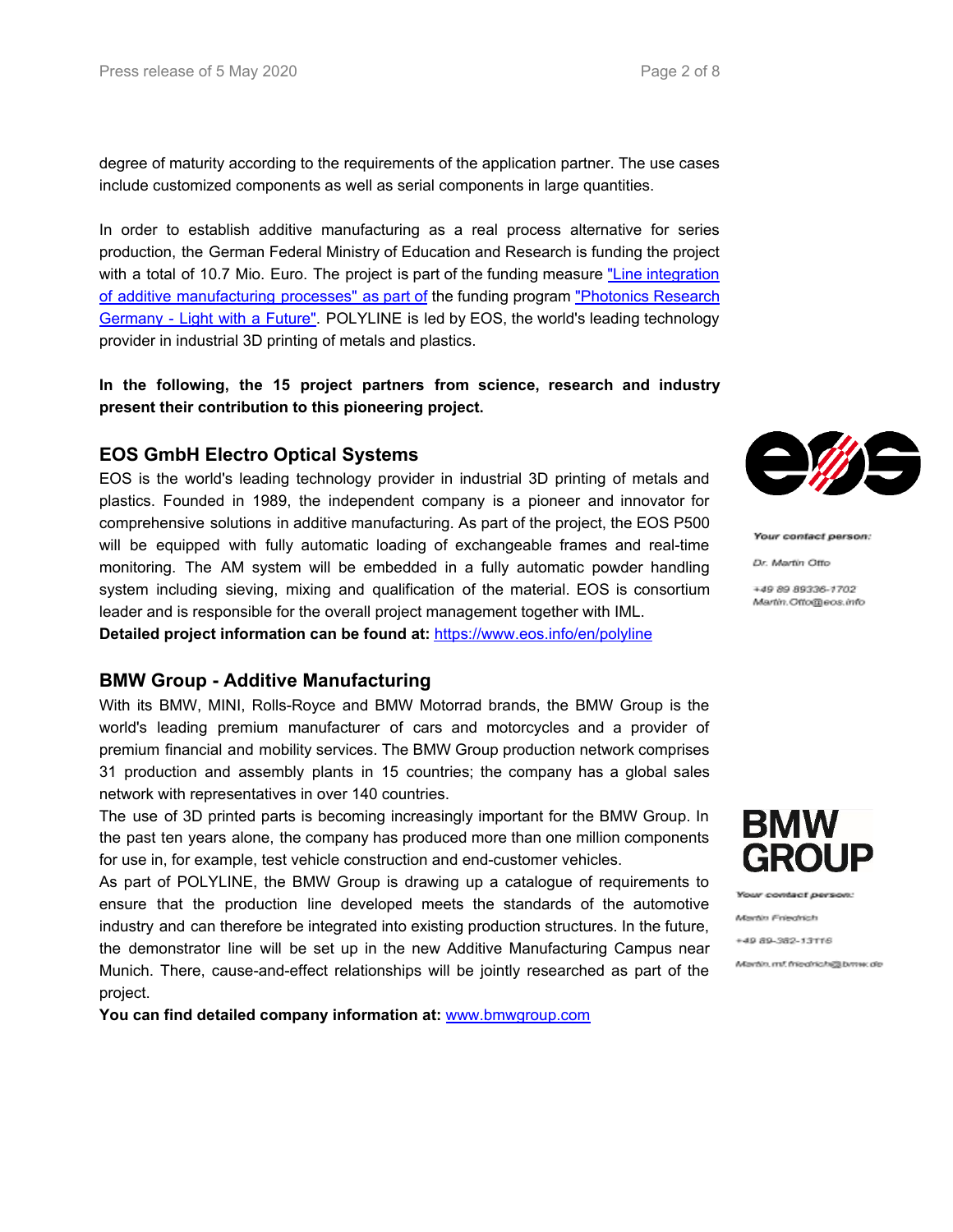## **Grenzebach Maschinenbau GmbH**

As a specialist in the automation of industrial processes, Grenzebach is contributing their expertise in the intelligent and safe networking of production processes to the project. In cooperation with the partners, Grenzebach takes over responsibility for the material flow and transport between the individual processes. A central component here also is the joint development of automated hardware and software interfaces towards all process stations that are suitable for industrial use. Overall aim is to develop a holistic automation concept for the pilot line.

**Further information can be found at:** [www.grenzebach.com](http://www.grenzebach.com/)

## **3YOURMIND**

The mission of 3YOURMIND is to provide full data continuity for end-to-end manufacturing workflows. Its Agile Software Suite ensures automation and predictability throughout the production chain. In cooperation with partners in the POLYLINE project, 3YOURMIND will establish a data-driven operating model that includes qualified digital parts inventories, orders processing, jobs and post-processing planning and execution, material management, and quality control.

Productivity, repeatability, and cost-efficiency are critical drivers for AM adoption in the automotive sector, and digital threads are designed to enable this.

**Further information can be found at:** [www.3yourmind.com](http://www.3yourmind.com/)

#### **Additive Marking GmbH**

Additive Marking GmbH develops software solutions for the production-integrated marking and tracing of additively manufactured components. As a spin-off from the Direct Manufacturing Research Center of the University of Paderborn, the founders are very familiar with the necessity as well as the challenge of linking the manufactured products with the individual digital twins. By avoiding additional process steps, the Paderborn start-up thus contributes to resource efficiency and optimization of quality management.

**Further information can be found at:** [www.additive-marking.de](http://www.additive-marking.de/)

#### **DyeMansion GmbH**

The product portfolio of the Munich-based post-processing specialists consists of solutions for cleaning, surfacing and coloring of 3D-printed plastics. DyeMansion is leading the "Cleaning and Finishing" field of acttivity. Their contribution is delivering a special process for UV-stable, certified automotive colors according to ISO 105 B06 as well as Industry 4.0 ready solutions for cleaning and mechanical surface treatment using their proprietary PolyShot Surfacing (PSS) process. The MES connectivity of the DyeMansion Print-to-Product platform is also part of the project.

**Further information can be found at:** [www.dyemansion.com](http://www.dyemansion.com/)



Your contact person. Oliver Eibert +49 906 982-2108 aliver eiberf@grenzebach.com

# **47 3YOURMIND**

Your contact person:

André Drochner

+49 30 55578-747

ad@3yourmind.com



Your contact person:

Ulrich Jahnke

+49 5254 9344-927

utrich jahnke@additive-marking



**Your contact person** Sabrina Gugel +49 151 61064724 sebrina.guget@dvernansion.co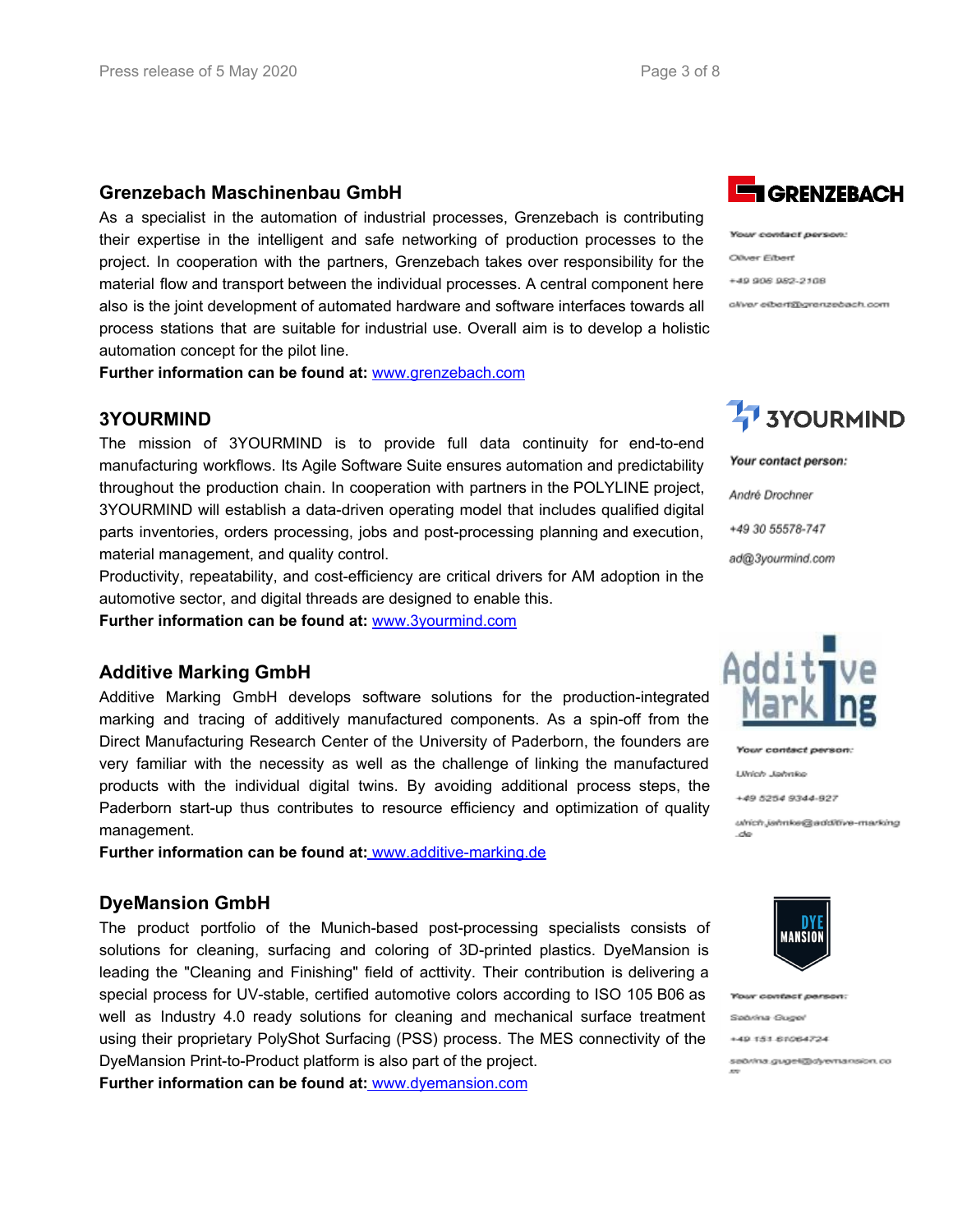## **Bernd Olschner GmbH**

Bernd Olschner GmbH offers nationally and internationally high-performance products and customer-specific solutions in the field of industrial cleaning. Here the product concepts are adapted to the special needs of the customers. The main focus of the POLYLINE project is the development and implementation of a concept for ultra-fine cleaning of components, especially with regard to the upcoming follow-up processes. **Further information can be found at:** [www.bernd-olschner-gmbh.com](http://www.bernd-olschner-gmbh.com/)

## **Optris Ltd**

Optris GmbH, founded 2003 in Berlin, is one of the leading German companies in the field of non-contact temperature measurement technology. With 100 employees at the Pankow location and an annual turnover of 21 Mio. Euro, the company can now point to 500,000 installed temperature measurement systems worldwide. For the special field of laser material processing as required in the POLYLINE project Optris manufactures specialized fast pyrometers and thermal imaging cameras adapted for the additive plastic laser sintering process.

**Further information can be found at:** [www.optris.global](http://www.optris.global/)

## **Krumm-tec**

Krumm-tec is a manufacturer of industrial cleaning plants and air filter systems. The product range extends from simple cleaning cabins to large, highly developed modular industrial cleaning systems for complex tasks. In this project framework "Integrated line application of polymer-based AM technologies", Krumm-tec's project "Integration of the partial solution AP7" investigates and works on specific questions and challenges in the field of the unpacking process to be automated. The aim is to eliminate the manual part of unpacking the objects and to continue with the connected work process.

**Further information can be found at:** [www.krumm-tec.com](http://www.krumm-tec.com/)

## **Paderborn University**

In POLYLINE, Paderborn University, together with other research partners in the project, is working on the horizontal process chain for the integration of additive manufacturing in a line process. The focus is on the development of a holistic concept for additive manufacturing, including the consideration of quality management. With the DMRC (Direct Manufacturing Research Center), the Paderborn University has a high level of expertise in the field of AM and can draw on the experience of several national and international research projects.

**Detailed project information can be found at:** <https://www.cik.uni-paderborn.de/projekte/additive-manufacturing/>



Your contact person:

Bernd Olschner/Irina Engel +49 7732 82372-0 info@bernd-alschner-gmbh.com



Your contact person: Dr. Thomas Heinke +49 30 500197-39 Thomas.Heinke@optris.de



Your contact person:

Thomas Krumm

+49 76 429 21 370 th.knumm@krumm-tec.com



Your contact person:

Prof. Dr.-Ing. Rainer Koch.

+49 5251 60-2258 r.koch@cik.uni-paderbom.de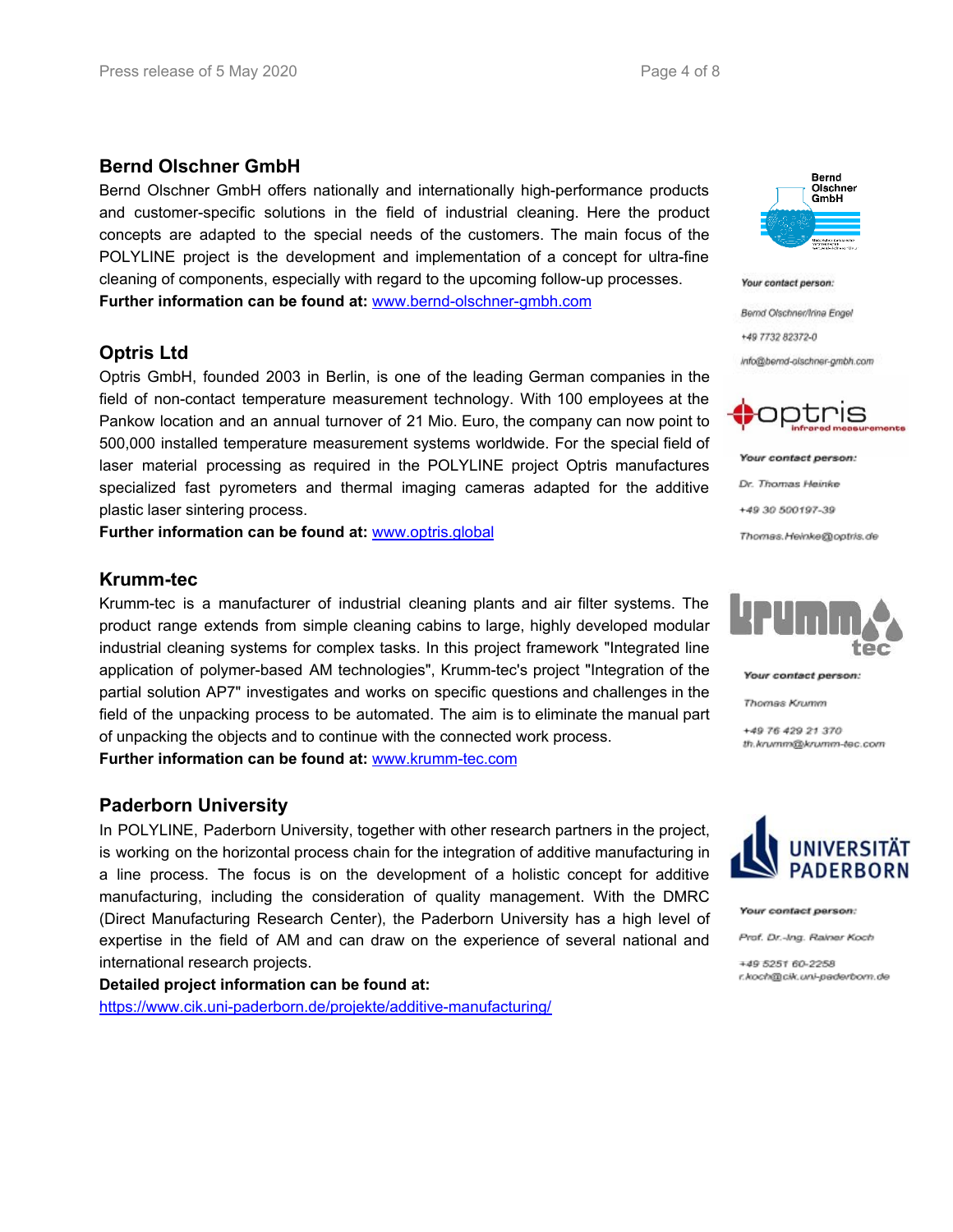# **Fraunhofer Institute for Casting, Composite and ProcessingTechnology IGCV**

One focus of our work is the digital process chain in additive order processing. A concept for the optimal production planning and control of the POLYLINE is being developed, incorporating existing data sources. This concept will be tested for scalability in a simulation study. In the area of component cleaning or finishing, the focus is on technical cleanliness. For this purpose, the institute develops cleaning process chains with which process-related gaps can be closed. In addition, resource efficiency and product quality can be increased by ensuring technical cleanliness.

## **Detailed project information can be found at:**

[www.igcv.fraunhofer.de/polyline](http://www.igcv.fraunhofer.de/polyline)

## **Fraunhofer Institute for Material Flow and Logistics IML**

Fraunhofer IML is dedicated to the physical concatenation of process steps. The entire material flow is considered and on this basis solution concepts are developed, which are then implemented in cooperation with the other consortium partners. A particular focus is on the flexible linking of the previously manual and independent upstream and downstream processes in additive manufacturing. The implementation and material flow concept developed by Fraunhofer IML allows the integration of future additive production lines into conventional production processes.

**Further information can be found at:** [www.iml.fraunhofer.de](http://www.iml.fraunhofer.de/)

# **Dortmund University of Technology - Chair of Computer Science VII "Computer Graphics**

Among other things, the TU Dortmund University will contribute to the application of deep learning and implicit geometric modelling methods for data preparation/analysis and online monitoring/quality management. In addition, highly innovative geometric deep learning approaches will be developed as well as multi-criteria methods for the optimization of process steps and the complete POLYLINE under different and simultaneously to be considered criteria. Thus, the TU Dortmund University will develop superior methods and concepts for a sustainable automation and efficiency of the POLYLINE.

**You can find further information at:** ls7-www.cs.tu-dortmund.de

## **University of Augsburg**

The Chair of Digital Manufacturing was newly founded in 2015 and is part of the Faculty of Applied Computer Science at the University of Augsburg. In terms of content, the chair deals with the horizontal and vertical integration of AM processes into existing production systems. The main focus of the POLYLINE project is the development of robust vertical process chains by recording and processing the generated data of the



Your contact person:

Svenja Krotil

+49 821 90578-182 svenja.krotil@igov.

fraunticifar.do



Your contact person:

Mathias Rotgeri

+49 231 9743-335 mathias.rotgan@im/.

fraunhofer.de



Your contact person:

private lecturer Dr. Frank **Wevicheve** 

49 231 755-6122 frank.weichert@to-dontmund.de

fraundredor de



Your contact person:

Fabio Oattl

+49 821 598-3084. fabio.cettl@informatik.uni-augs burg.de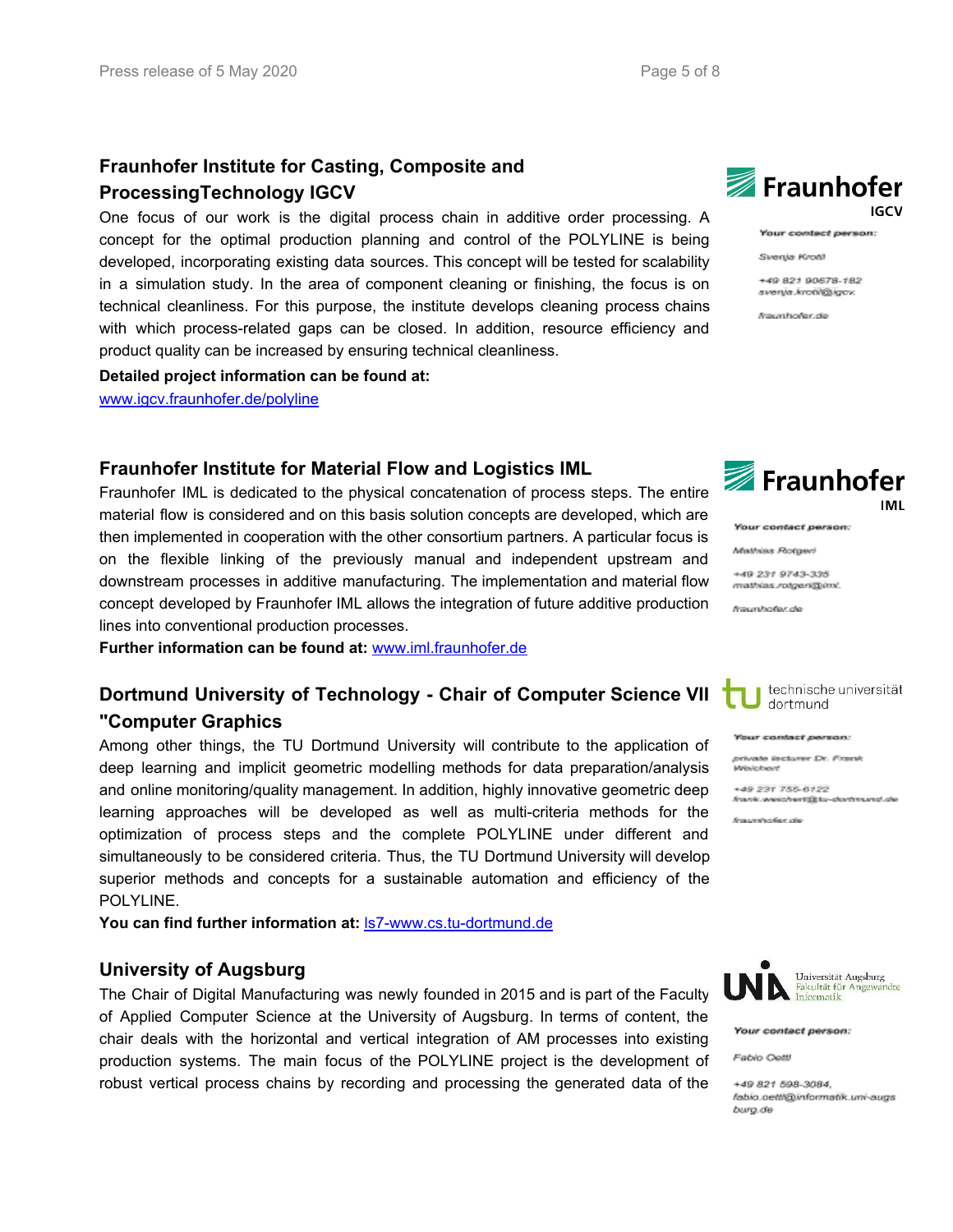individual process steps in a structured way. Thereby the basis for a digital image of the production process is laid, which ensures transparency and traceability throughout the process.

**Detailed project information can be found under:**

www.uni-augsburg.de/de/fakultaet/fai/informatik/prof/pi/forschung/polyline/

## **University Duisburg Essen - Chair of Production Engineering**

In this project, the University of Duisburg-Essen deals with the entire horizontal process chain of laser-sintering. Different aspects of the process, post-processing and powder handling are considered. The main objective is to develop quality assurance for the material system and process used. To provide constant powder qualities by eliminating the prevailing quality fluctuations is therefore the basis of a series production for reproducible and high quality products with best possible resource efficiency.

**Further information can be found at:** <https://www.uni-due.de/fertigungstechnik>



**Open-Minded** 

Your contact person:

Lars Meyer,

+49 203 379-3241.

Lars.meyen@unl-due.de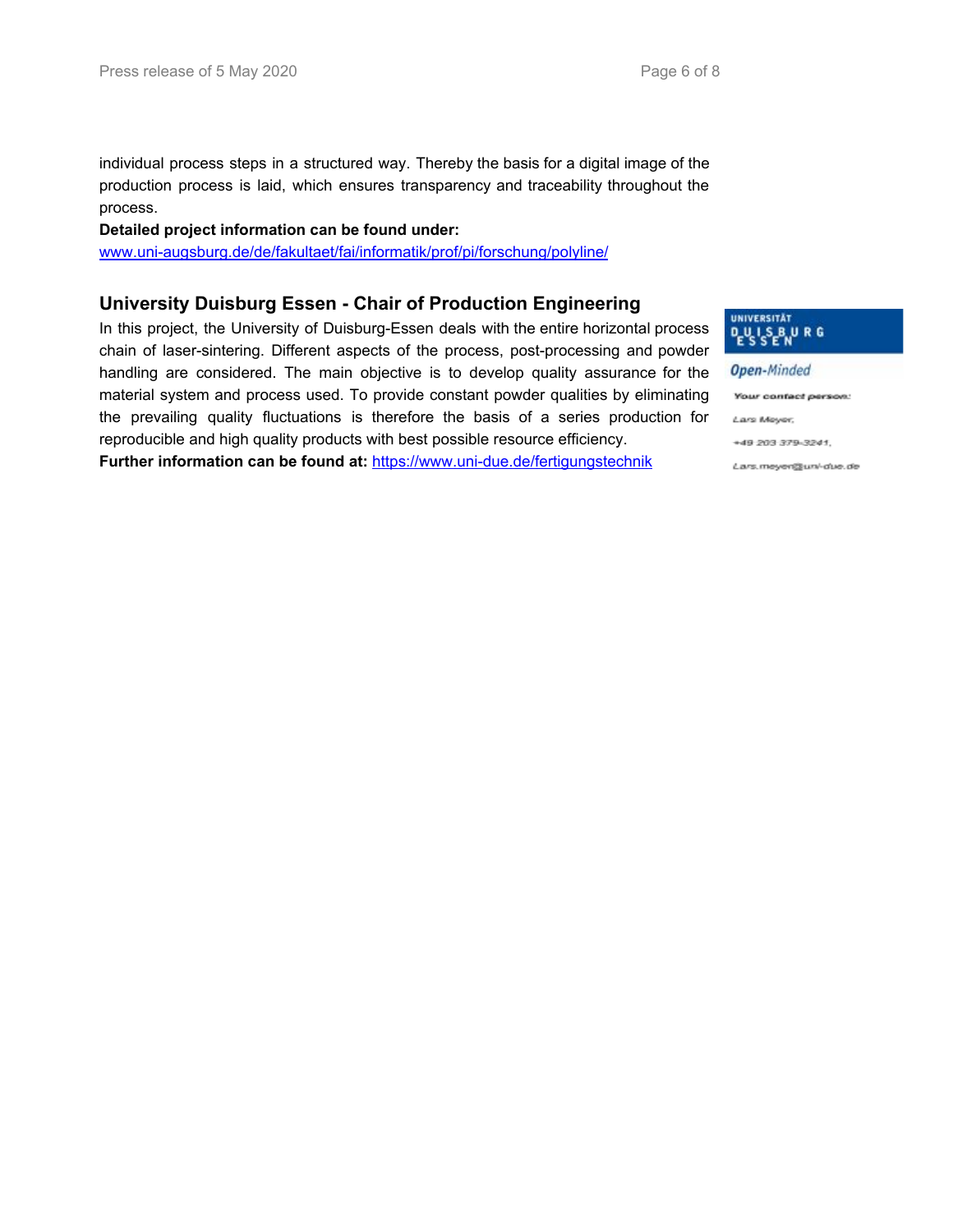### **See also**

<https://www.photonikforschung.de/projekte/photonische-prozessketten/projekt/polyline.html>

## **A one-page A4 profile can be downloaded here in German:**

[https://www.photonikforschung.de/media/photonische-prozessketten/pdf/POLYLINE\\_Pro](https://www.photonikforschung.de/media/photonische-prozessketten/pdf/POLYLINE_Projektsteckbrief_bf_C1.pdf%20) [jektsteckbrief\\_bf\\_C1.pdf](https://www.photonikforschung.de/media/photonische-prozessketten/pdf/POLYLINE_Projektsteckbrief_bf_C1.pdf%20)

## **Keywords about the Consortium:**

Automated AM production line, digital AM process chain, polymer laser sintering, digital twin, production planning, operating concept, online quality assurance, technical cleanliness, qualification

#### **Fig. 1:** BMBF funding logo

SPONSORED BY THE





**Fig. 3:** Schematic representation of a laser-sintering production line



*(Source: G. Katsimitsoulias, Fraunhofer IML)*